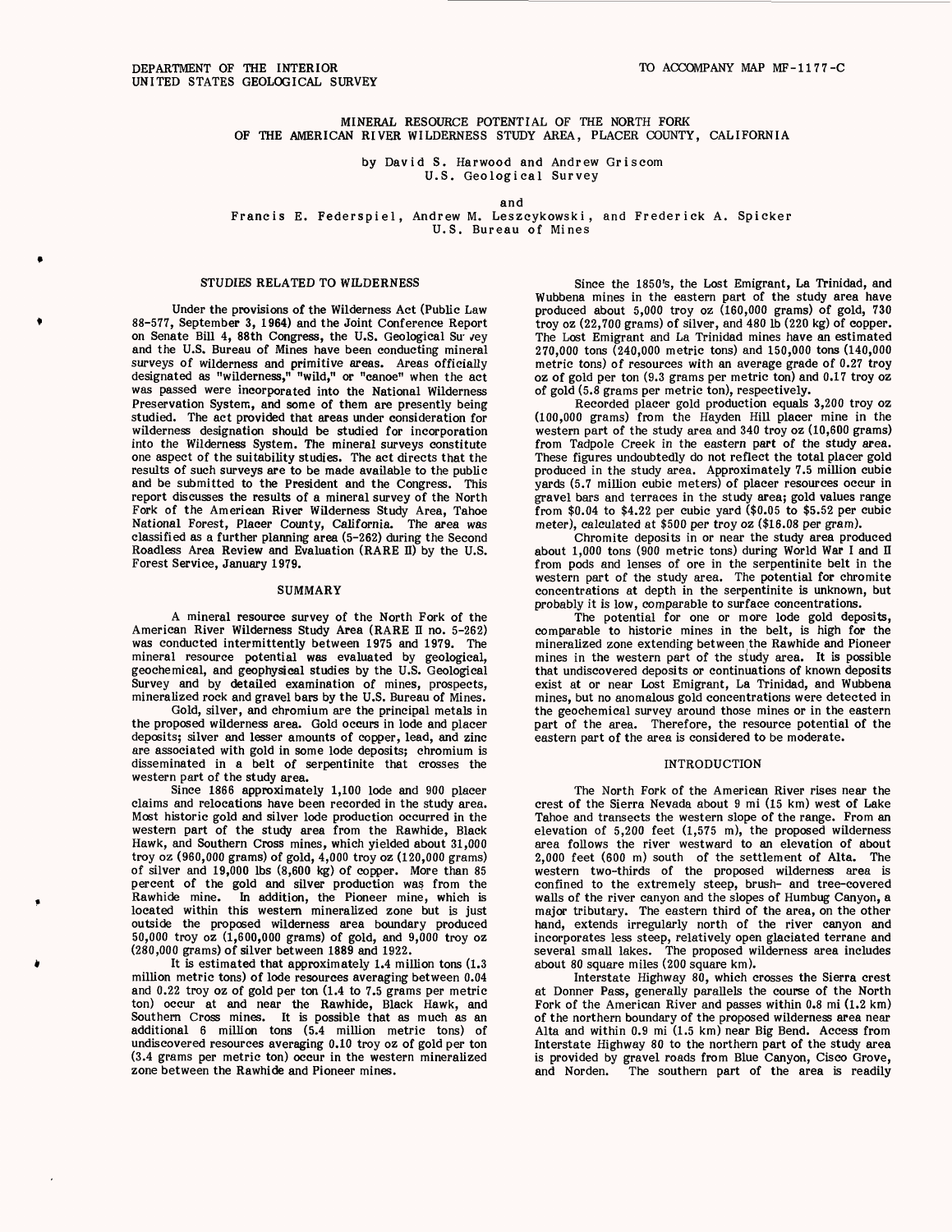



| Property<br>name                    | Type of<br>Occurrence                 | Classification<br>of resource 2/       | Tons $3/$ | Average gold content<br>(troy oz per ton 3/) |
|-------------------------------------|---------------------------------------|----------------------------------------|-----------|----------------------------------------------|
| Rawhide mine                        | Quartz veins in slate                 | Indicated and inferred<br>paramarginal | 1,400,000 | $\frac{4}{ }$<br>0.04                        |
| Lost Emigrant<br>mine               | Quartz veins in diabse<br>po rphyry   | Indicated and inferred<br>reserves     | 270,000   | .27                                          |
| La Trinidad mine                    | Quartz veins in slate<br>and hornfels | Inferred paramarginal                  | 150,000   | .17                                          |
| Southern Cross<br>mine              | Quartz veins in slate                 | do--------------------                 | 10,000    | .13                                          |
| Rawhide-Pioneer<br>mineralized zone | Quartz veins in slate                 | do-------------------                  | 6,000,000 | .10                                          |
| Marrs mine                          | do-------------------                 | $d$ 0--------------------              | 50,000    | $.22 \frac{5}{ }$                            |
| Black Hawk mine                     | do--------------------                | do--------------------                 | 2,000     | .22                                          |

Table 1.--Lode properties with mineral resources I/

!\_/ Samples from the Wubbena mine, Walker and Wildcat Canyon prospects contained high gold values but limited vein exposures preclude resource estimates.

2/ Higher gold prices could move these resources to the reserve category.

 $\frac{3}{2}$  Metric conversions: tons x 0.9072 = metric tons; troy oz per ton x 34.285 = grams per metric ton.

4/ Mined ore averaged 0.20 troy oz gold per ton.

5/ Mined ore.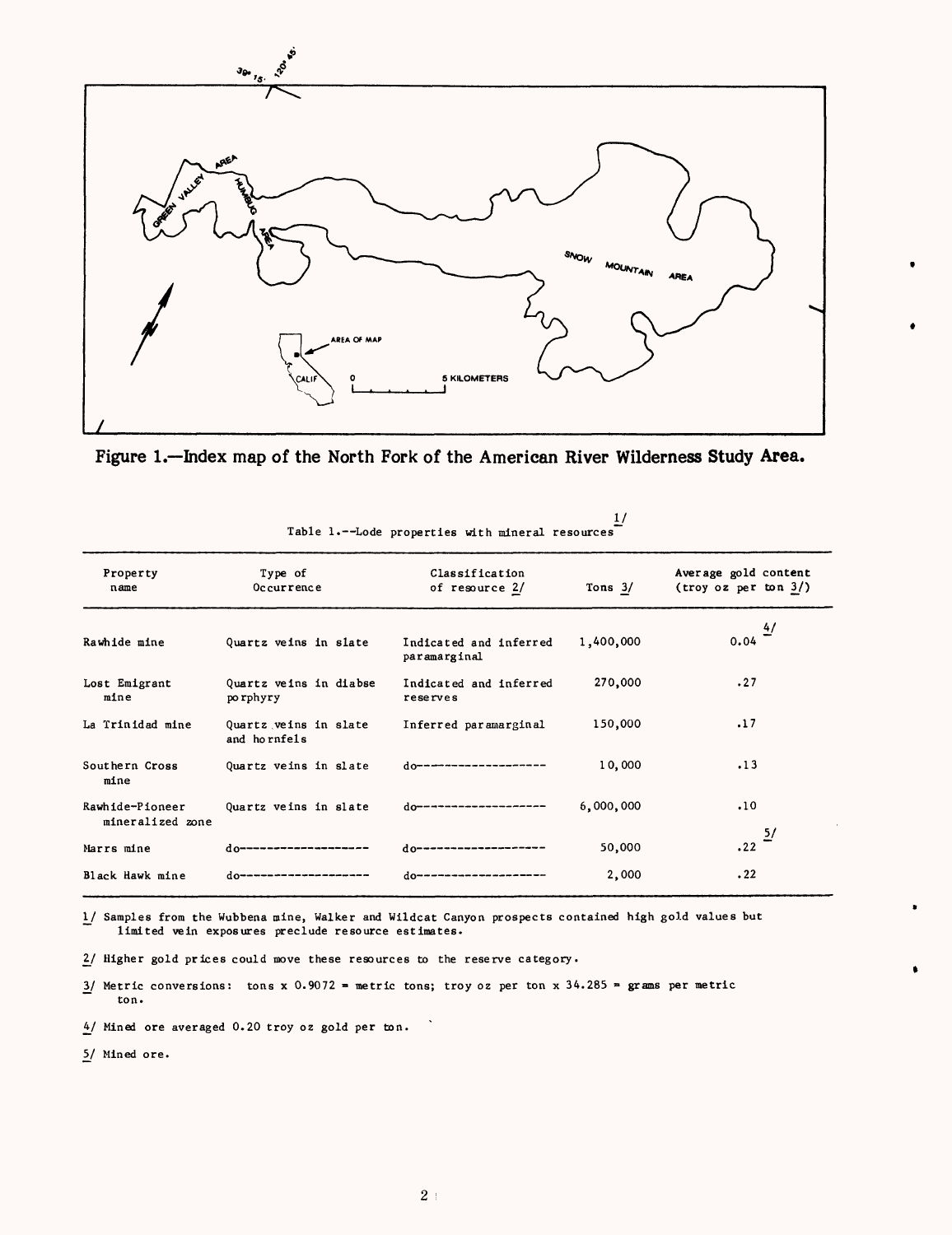accessible from the secondary road that follows Forest Hill Divide east of the settlement of Foresthill. Several wellmaintained trails, shown on the map, extend from the access roads into the canyon of the North Fork and follow the south side of the river from Euchre Bar to Humbug Canyon and from Mumford Bar to Sailor Canyon. Except along these trails, travel within the canyon of the North Fork of the American River is extremely difficult due to thick brush and steep terrane.

# GEOLOGY

The North Fork of the American River Wilderness Study Area is located in the northern part of the Sierra Nevada, a faulted and westward-tilted range extending nearly the length of eastern California. The eastern slope of the range is fault controlled and precipitous, whereas the western slope is less steep but deeply incised by major river systems that produce generally parallel, west-trending deep canyons interspersed with relatively flat-topped interfluves capped in the northern Sierra by Tertiary volcanic rocks.

The canyon of the North Fork of the American River exposes a wide variety of metamorphosed sedimentary and volcanic rocks of Paleozoic and Mesozoic age that are intruded by granitic rocks of the Sierra Nevada batholith in the eastern part of the area. These rocks have been described by Harwood (1980). Granitic rocks of the batholith dominate the Sierra Nevada to the south where they extend well into the western foothills of the range. Metamorphic rocks, like those in the study area, dominate the range to the north and form the framework for small, scattered granitic plutons.

### Metamorphic Rocks

The belt of serpentinite that passes through the western part of the proposed wilderness area is bounded on the east by a series of steeply dipping faults traditionally mapped as the Melones fault zone, a major tectonic break extending the length of the Sierran foothills. East of the serpentinite the rocks form a complexly folded but generally coherent, east-dipping sequence that gets progressively younger eastward to Snow Mountain. West of the serpentinite the rocks are more strongly sheared and disrupted and may be part of a tectonic melange, as proposed by Schweickert and Cowan (1975). The serpentinite is an important lithotectonic unit in this mineral resource analysis because it contains chromite, some of which was mined during both World Wars at a number of workings in the Green Valley area (see map).

East of the serpentinite the rocks are interbedded quartzite, quartz granule conglomerate, and slate, with scattered lenses of limestone, all assigned to the Shoo Fly Formation. The proportion of quartzite and slate varies considerably over this thick formation, and the western part of the area contains more slate than the eastern part. Within the Humbug area shown on the map, the Shoo Fly is locally faulted and hydrothermally altered to a yellow-tan, pyritic mixture of bleached slate and quartzite injected by numerous quartz veins. The major lode deposits of gold and silver in the proposed wilderness area occur within the altered, western part of the Shoo Fly Formation.

For the purpose of this report, all of the terrain east of Italian Bar and the Marrs mine is grouped into the Snow Mountain area. In that area the upper part of the Shoo Fly is overlain by late Paleozoic chert and pyroclastic rocks that correlate with similar pyroclastic sequences to the north described by McMath (1966) and Durrell and D'Allura (1977).<br>The late Paleozoic pyroclastic sequence is overlain Paleozoic pyroclastic sequence is overlain unconformably by a lens of Triassic(?) limestone and interbedded graywacke and slate of the Jurassic Sailor Canyon Formation. On the flanks of Snow Mountain, the Sailor Canyon Formation is gradationally overlain by Jurassic mafic pyroclastic rocks, which are intruded by essentially contemporaneous metadiorite.

J

The Wubbena mine and the Lost Emigrant mine are located in medium-grained, augite-bearing metadiorite that is locally sheared, fractured, and injected by quartz veins. La Trinidad mine is located in slate and graywacke of the Sailor Canyon Formation that has been intruded by an eastnortheast trending dike of granodiorite.

# Intrusive Rocks

The eastern part of the proposed wilderness area is underlain by medium-grained, locally prophyritic, nornblendebiotite granodiorite. No significant mineral deposits occur in the granodiorite or related granitic rocks of the Sierra Nevada batholith within the proposed wilderness area.

## Tertiary Gravel and Volcanic Rocks

The interfluves north and south of the North Fork of the American River are capped by discontinuous but extensive deposits of gently west-dipping rhyolitic tuff, andesitic lahar, and thin andesitic and basaltic lava flows; the flows are restricted to the eastern part of the area. The Tertiary volcanic rocks range in age from Oligocene to Pliocene (Dalrymple, 1964). Gold-bearing gravels fill sinuous river channels of the ancestral Yuba River beneath the Tertiary volcanic rocks. The volume of gravel in the channels and the amount of gold contained within the gravel deposits increase from east to west across the length of the proposed wilderness area (Lindgren, 1911). Significant amounts of gold were produced from drift and hydraulic mines in the auriferous gravels in the Humbug area during the latter half of the nineteenth century.

# Quarternary Gravel

Unconsolidated gravel occurs in the river bed and in solitary or nested terraces as much as 150 ft (50 m) above the river at scattered localities along the canyon of the North Fork. The terrace gravels are remnants of river deposits formed during periods of rapid sedimentation following periods of Quaternary glaciation at higher elevations in the Sierra Nevada. Gold was eroded from lode deposits and from Tertiary gravel deposits and deposited in the Quaternary terrace gravels. The modern river carried the goldconcentrating process one step further by eroding and redepositing the Quaternary gravel.

## GEOCHEMICAL STUDIES

The results of a geochemical study of grab samples of stream sediment and panned concentrates of stream sediment are given by Harwood (1981). That geochemical study failed to identify any new ground of potentially favorable mineralized areas. The geochemical survey did show gold anomalies in the Humbug area and chromium anomalies in the streams draining the serpentinite body that underlies the Green Valley area of this report. Gold was detected in most of the samples from the Humbug area in Humbug Canyon and from the eastern part of that area near the Marrs mine. Silver was detected in the stream-sediment samples from drainages that cross the lens of Triassic(?) limestone in the Snow Mountain area.

## AEROMAGNETIC INTERPRETATION

Aeromagnetic data, which reflect local variations in intensity of the Earth's magnetic fields, are taken continuously during flights nominally 1,000 ft (300 m) above the terrain. Owing to the steep topography of the study area and the performance limitations of fixed-wing aircraft, however, the actual survey elevation may have been as low as 600 ft (200 m) over ridges and as high as 2,000 ft (700 m) over valley floors. Comparison of topography with the magnetic data indicates that major magnetic anomalies do not correlate with topography, so the irregularity of aircraft altitude does not impair the qualitative value of the aeromagnetic data in this area.

Variations in the Earth's magnetic field are caused, in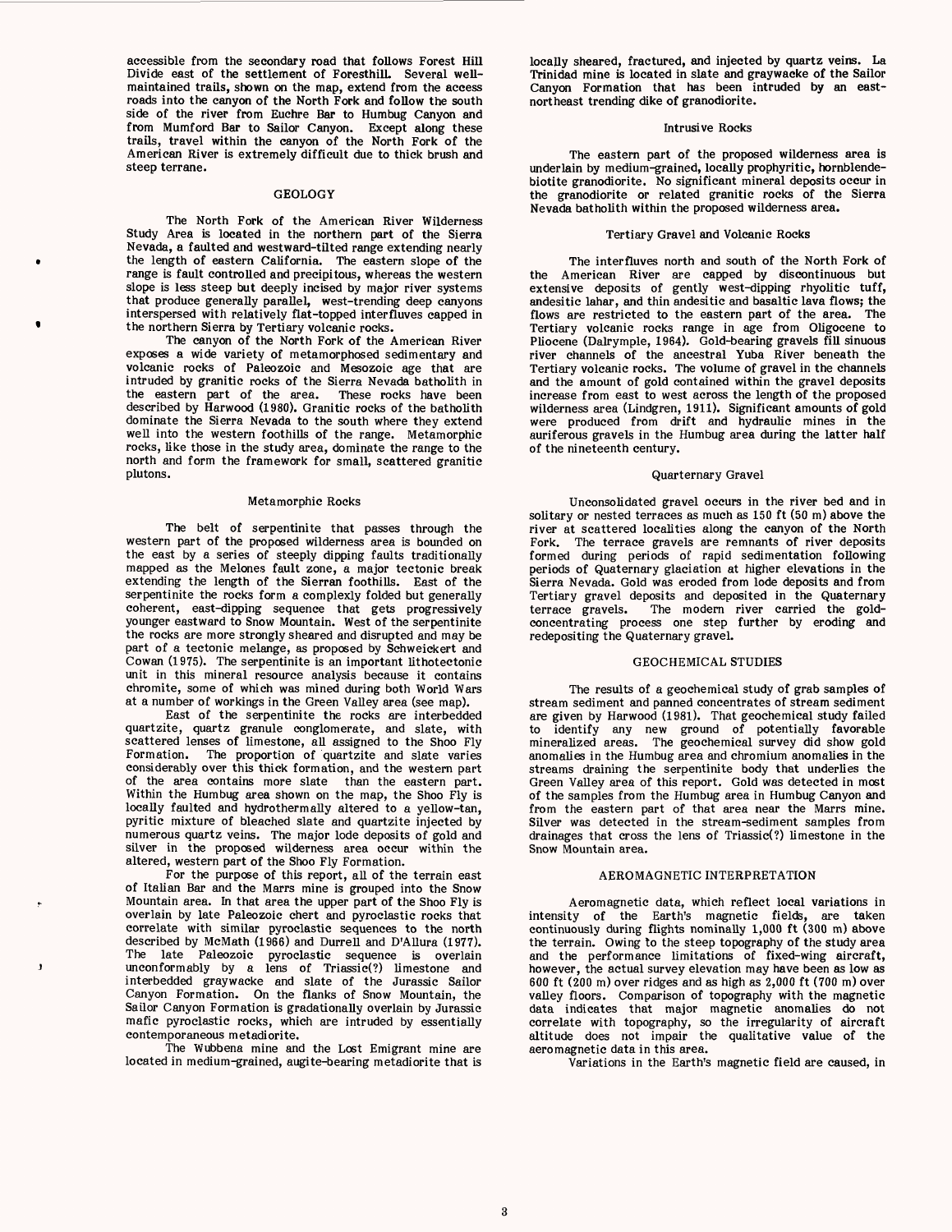general, by variations in the magnetic mineral content of the rock units; magnetite is by far the most common magnetic mineral in the region. The magnetic minerals, where locally concentrated or absent, may cause a magnetic anomaly that is a direct guide to an ore deposit, but no such anomalies have been identified here. In this area, the magnetic data can be used to extend the information on distribution of certain rock units displayed on the geologic map, because the magnetic field of these rock units is measurable even where the rocks are concealed by surficial deposits or by overlying nonmagnetic (or weakly magnetic) rocks. The magnetic data infer the existence of granitic plutons that are totally concealed and also indicate a significant change in the magnetite content of the Shoo Fly formation along a linear mineralized zone in the Humbug area.

The aeromagnetic data indicate boundaries between magnetic and relatively less magnetic rocks units. Such boundaries are, in general, located approximately at the steepest gradient on the flanks of the magnetic anomaly because at these magnetic latitudes the inclination of the Earth's magnetic field is relatively steep. Major linear boundaries, associated with steep magnetic gradients and showing significant changes in magnetic patterns on each side, are interpreted as faults.

Comparision between aeromagnetic data (USGS, 1979) and the geologic map (Harwood, 1980) indicates that three major rock units are strongly magnetic, being associated with major magnetic anomalies ranging from 1,000 to 4,000 gammas in amplitude. These magnetic units include: (1) the serpentinite and serpentinized ultramafic rocks in the western part of the study area, (2) the ultramafic rocks, gabbro, and diorite forming the igneous complex of the Emigrant Gap area, and (3) the granodiorite and associated granitic rocks of the Sierra Nevada batholith in the eastern third of the study area. In addition, two other rock units locally produce magnetic anomalies of lesser amplitudes (50 to 200 gammas), especially in those locations where the particular rock unit forms a topographic high and thus was relatively closer to the airborne magnetometer. The relatively closer to the airborne magnetometer. Tertiary volcanic rocks commonly cause anomalies of this sort as do some of the metamorphosed Jurassic mafic igneous rocks of Snow Mountain.

The magnetic expression of the Shoo Fly Formation is generally rather flat and featureless, indicating that the rock unit is essentially nonmagnetic. However, a western belt of these rocks 2 to 3 mi (3 to 5 km) wide is moderately magnetic. This belt of magnetic rocks is bounded on the west by the Melones fault zone (the eastern limit of the serpentinite belt) and on the east by a rather linear magnetic boundary termed the Humbug magnetic lineament. This lineament is subparallel to the Melones fault zone and is tentatively interpreted as a fault within the Shoo Fly Formation that juxtaposed layered rocks of similar lithology but differing magnetic character. Depth analysis of the anomaly indicates that the contact of these differing rock units is located at the surface.

West of the serpentinite belt, with its huge magnetic anomaly, is an area containing discontinuous linear magnetic highs with amplitudes of 300 to 600 gammas. The source rocks of these anomalies have not been positively identified but are probably lenses of serpentinite and greenstone that occur within this tectonic melange (Schweichert and Cowan, 1975). In any case, the rocks are well outside the boundary of the wilderness study area.

In the eastern third of the study area large subcircular magnetic anomalies with wide marginal gradients are associated with known masses of granodiorite and associated granitic rocks of the Sierra Nevada batholith. The forms of these magnetic anomalies are similar to those of anomalies caused by plutonic rocks elsewhere, and the great width of the marginal gradients indicates outward- dipping contacts. Accordingly, similar anomalies on the magnetic map located over older rocks 3 to 6 mi (5 to 10 km) west of the exposed plutonic rocks are believed to be caused by concealed plutonic rocks that did not reach the present surface (see

Harwood, 1980, Section B-B'). Several such plutons are indicated by the aeromagnetic data.

## Economic implications

Discussion of the economic implications of the aeromagnetic map is divided into three sections is divided into three sections corresponding to the three mineralized areas shown on the map: the Humbug area, the Snow Mountain area, and the Green Valley area. Placer deposits are not discussed because they are too thin and weakly magnetic to have aeromagnetic expression.

Humbug area  $-$  The Humbug magnetic lineament passes through the Humbug area and is parallel to the Rawhide-Pioneer zone of the quartz veins that has in the past been mined for gold and silver. Thus, the magnetic lineament is closely related to the presence and trend of these known economic deposits. The Rawhide-Pioneer zone contains the Rawhide, Black Hawk, Southern Cross, and Pioneer mines, all of which were major gold producers.

This linear zone of mines is located approximately 0.6 mi (1 km) to the west of the magnetic lineament that is interpreted as a major fault within the Shoo Fly Formation. The zone of mines is associated with hydrothermal alteration and introduced pyrite and is also associated with a local linear magnetic low that extends entirely across the wilderness study area. It seems likely that this alteration associated with the gold deposits has locally destroyed the magnetite in the Shoo Fly Formation, thus causing the magnetic low. The magnetic interpretation supports the conclusion that substantial inferred gold resources may be located along the Rawhide-Pioneer zone within the wilderness study area. The magnetic data also suggest the possibility of additional inferred gold resources extending for 1.2 mi (2 km) north of the Rawhide mine outside the proposed wilderness. Another linear magnetic low parallel to the Rawhide Pioneer magnetic low is located within the study area approximately  $0.9 \text{ mi}$  (1.4 km) west of the Southern Cross mine. This  $0.9$  mi (1.4 km) west of the Southern Cross mine. additional low is outside the Humbug area of mineralization and thus may represent some nonmagnetic stratigraphic unit rather than another zone of alteration.

Snow Mountain area  $-$  Three stippled regions on the map show those areas containing gold and silver in quartz veins. The three areas are all located on the sides of prominent subcircular magnetic anomalies, 1 to 2 mi (2 to 3 km) in diameter, that are interpreted as caused by concealed plutonic rocks of the Sierra Nevada batholith. These inferred stocks offer an explanation for the presence of the mineral deposits, which are commonly associated with the top of stocks. As yet undiscovered areas of mineralization may be associated at depth with these subcircular magnetic anomalies.

Green Valley area  $-$  The locations of the chromite mines and prospects have been compared with the aeromagnetic data. The data do not appear to provide any information concerning the location or possibility of additional chromite deposits other than to identify the area of serpentinite, even where that area is covered by volcanic rocks or alluvium. Chromite is very weakly magnetic compared to magnetite.

# ECONOMIC APPRAISAL OF MINERAL RESOURCES

Mining began in the vicinity of the study area in the 1850's at the onset of the California gold rush. Placer mining was the major activity until the 1880's, then many of the principal lode mines along the North Fork of the American River were developed.

 $\mathbf{f}$ 

Bureau of Mines production records and Rynearson (1953) indicate that between 1889 and 1963 85,000 troy oz (2,600,000 grams) gold, 14,300 troy oz (445,000 grams) silver, 19,500 Ib (8,840 kg) copper, and 1,000 tons (900 metric tons) chromite were produced from mines in or adjacent to the study area. Incomplete production records before 1889 preclude accurate total gold production figures for the study area.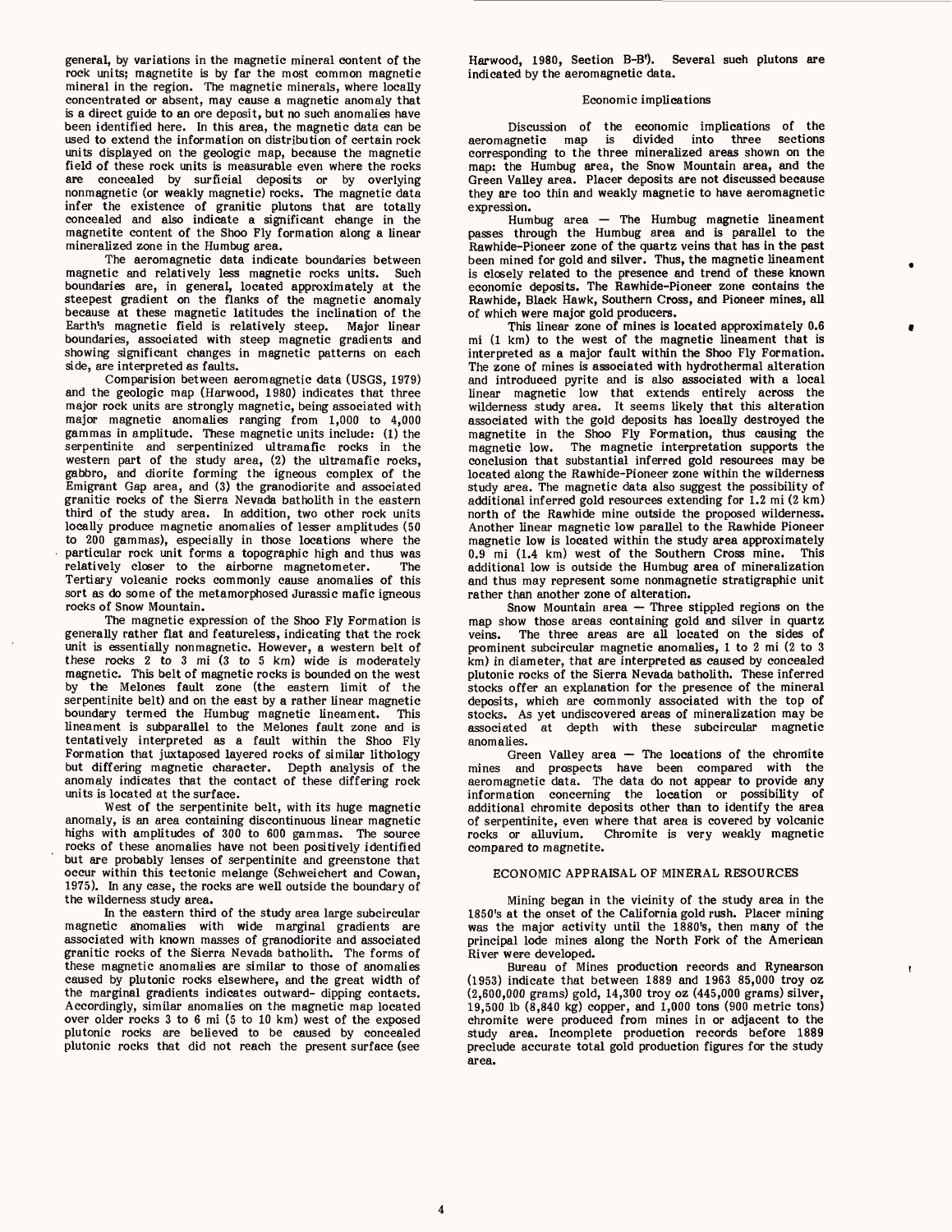

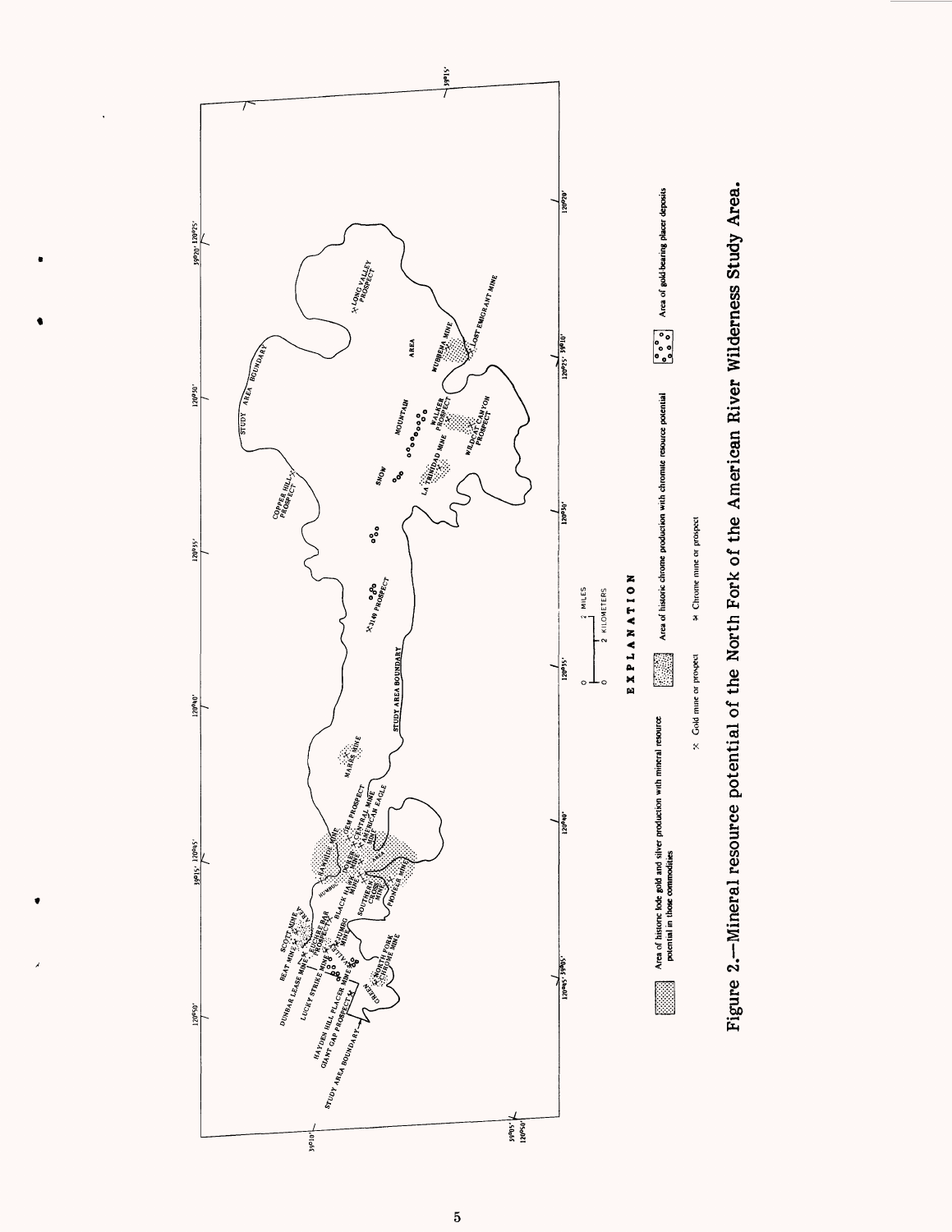Lode deposits consist of gold-bearing quartz veins and pods and lenses of chromite. The veins, which are localized in shear zones or fracture systems, are commonly a meter thick. These vein systems have been mined for several hundred meters horizontally and several tens of meters vertically. The chromite pods and lenses are widespread in ultramafic rocks of the Green Valley area; these deposits have been mined by open-pit methods.

Most lode development in the Humbug area occurred along a mineral-bearing multiple-fault zone at the Rawhide, Black Hawk, Southern Cross, and Pioneer mines. Rawhide, Black Hawk, and Southern Cross mines yielded most of the metals recovered in the study area: 31,000 troy oz (960,000 grams) gold, 4,000 troy oz (120,000 grams) silver, and 19,000 Ib (8,600 kg) copper. The Pioneer mine, in this zone but outside the study area, yielded about 50,000 troy oz (1,600,000 grams) gold, and 9,000 troy oz (280,000 grams) silver from 1889 to 1922.

Placer deposits in the study area are related to two separate geologic episodes. Major deposits are in Tertiary gravel concentrated in river channels perched on or near ridge crests. Other deposits in Holocene river gravel, or in terrace gravel deposits near present river levels, contain gold that was reconcentrated from eroded Tertiary river gravel deposits or weathered out of local lode deposits.

Many claims currently held, which are primarily placers, give little indication of being actively worked. Since 1866 approximately 1,100 lode and 900 placer claims and relocations have been recorded in the study area. Of the total recordings, 16 claims have been patented: 14 lode claims encompassing 351 acres (142 hectares), and two placers containing 105 acres (43 hectares).

The North Fork of the American River Wilderness Study Area contains all or parts of many mining districts. Because some districts are known by several names or overlap into other districts, the study area was divided into the three geographical subareas shown on the map. The subareas are, in descending order of resource potential, Humbug, Snow Mountain, and Green Valley.

Total estimated resources of the study area (table 1) are about 7.9 million tons (7.2 million metric tons) of goldbearing material in and near five lode mines, and 7.5 million cubic yd (5.7 million cubic m) in placer deposits. Approximately 1.4 million tons (1.3 million metric tons) of the lode resource range from 0.04 to 0.22 troy oz gold per ton (1.4 to 7.5 grams per metric ton) are at the Rawhide, Southern Cross, and Black Hawk mines in the Humbug area. These mines are part of a more-or-less continuous mineralized zone that has an estimated additional 6.0 million tons (5.4 million metric tons) of resources averaging about 0.10 troy oz gold per ton (3.4 grams per metric ton) in the area between the mines. Approximately 7.5 million cubic yd (5.7 million cubic m) of gold-bearing placer resources are in benches and terraces along the river. Gold values range from \$0.04 to \$4.22 per cubic yard (\$0.05 to \$5.52 per cubic meter) in fifteen bench and terrace deposits, calculated at \$500 per troy oz (\$16.08 per gram).

### Humbug Area

The Humbug area extends easterly from Euchre Bar to Italian Bar, and includes the lower part of the North Fork of the American River. It was the most productive area and contains most of the gold resources in the wilderness study area.

The terrain is steep and has a local relief of about 2,500 ft (760 m). Slopes are covered by manzanita, chaparral, pine, and oak. The northern part of the area is accessible by gravel and dirt roads from Interstate 80; the southern portion is reached by unmaintained dirt roads from the Foresthill-Soda Springs road. Many trails cross the area.

Since 1866, about 700 claims (450 lode and 250 placer) and relocations have been located in the Humbug area. Of these, thirteen lode claims totaling approximately 308 acres (125 hectares) have been patented; other lode claims were surveyed for patent. All placer deposits along the North Fork of the American River, in the study area, are on located claims.

Lode and placer mining began in the area about 1850. According to Bureau of Mines mineral production records and other published sources, lode gold mines were active primarily from the late 1800's to 1922, and from 1935 to 1940. Recorded minerals production from lode and placer mines is approximately 39,000 troy oz (1,200,000 grams) gold, 4,000 troy oz (120,000 grams) silver, and 19,000 Ib (8,600 kg) copper. More than 85 percent of the gold and silver was produced from the Rawhide mine.

Actual total mineral production was probably higher; records before 1889 are incomplete because gold dust and nuggets were often traded for goods, and this production was not recorded. Recent output has been small, limited to placer gold recovered by weekend miners using small suction dredges to work channel gravel.

Slate and quartzite of the Shoo Fly Formation are the predominant host rocks in the area. Quartz veins containing gold, minor silver, and base metals occur along northnorthwest-trending, steeply dipping structures. Veins are generally less than 5 ft  $(1.5 \text{ m})$  thick and are often associated with narrow dikes. Quartz, pyrite, pyrrhotite, and arsenopyrite are the principal gangue minerals.

Most of the principal mines are along the Rawhide-Pioneer zone of quartz veins that trends north-northwest for at least 2 mi (3.2 km). Mines in this zone (within the study area) are the Rawhide, Black Hawk, and Southern Cross. They contain about 1.4 million tons (1.3 million metric tons) of gold-bearing resources (table 1); the Pioneer mine is outside the study area. An additional 6 million tons (5.4 million metric tons) of resources containing gold and silver in quartz veins are inferred along the Rawhide-Pioneer zone between the mines. The Marrs mine, in the eastern portion of the Humbug area, has 50,000 tons (45,000 metric tons) of gold-bearing resources.

Placer deposits are in benches, some as much as 11 m (35 ft) thick, that are composed of subangular-to-rounded gravel derived from granitic and metasedimentary rocks in the area. Bench gravel contains about 500,000 cubic yd (400,000 cubic m) of gold-bearing material. Gold values at six localities range from \$0.16 to \$4.22 per cubic yd (\$0.21 to \$5.52 per cubic m), calculated at \$500 per troy oz (\$16.08 per gram).

### Snow Mountain Area

The Snow Mountain area includes all of the study area east of Italian Bar. Minor gold and silver production has been recorded from this area, and it has a moderate potential for additional resources.

Topographic relief is extreme. In less than 2 mi (3.2 horizontal km), steep canyon walls rise more than 3,000 ft (910 m) from the river to elevations of about 8,000 ft (2,400 Dense stands of conifers, patches of manzanita, and chaparral grow in all parts of the area. Deep snowpacks on the canyon rim generally keep roads impassable until June.

Since the 1850's, approximately 950 claims and relocations (450 lode and 500 placer) have been recorded in the Snow Mountain area, with a patent issued for the La Trinidad mine. Millsite claims were staked near major lode deposits, and small-capacity mills were constructed on the Lost Emigrant, La Trinidad, Wubbena, and Walker properties. Only the 10-stamp mill at the La Trinidad mine stands today. Present mining activity is primarily assessment work.

Bureau of Mines production records show about 5,000 troy oz (160,000 grams) gold, 730 troy oz (22,700 grams) silver, and 480 Ib (220 kg) copper have been produced from study-area lode mines. This production, in decreasing order of value, has been from the Lost Emigrant, La Trinidad, and Wubbena mines. Recorded placer production is 340 troy oz (10,600 grams) from Tadpole Creek. However, judging from the amount of gravel processed and mining equipment remaining along the river, actual placer production was probably considerably higher.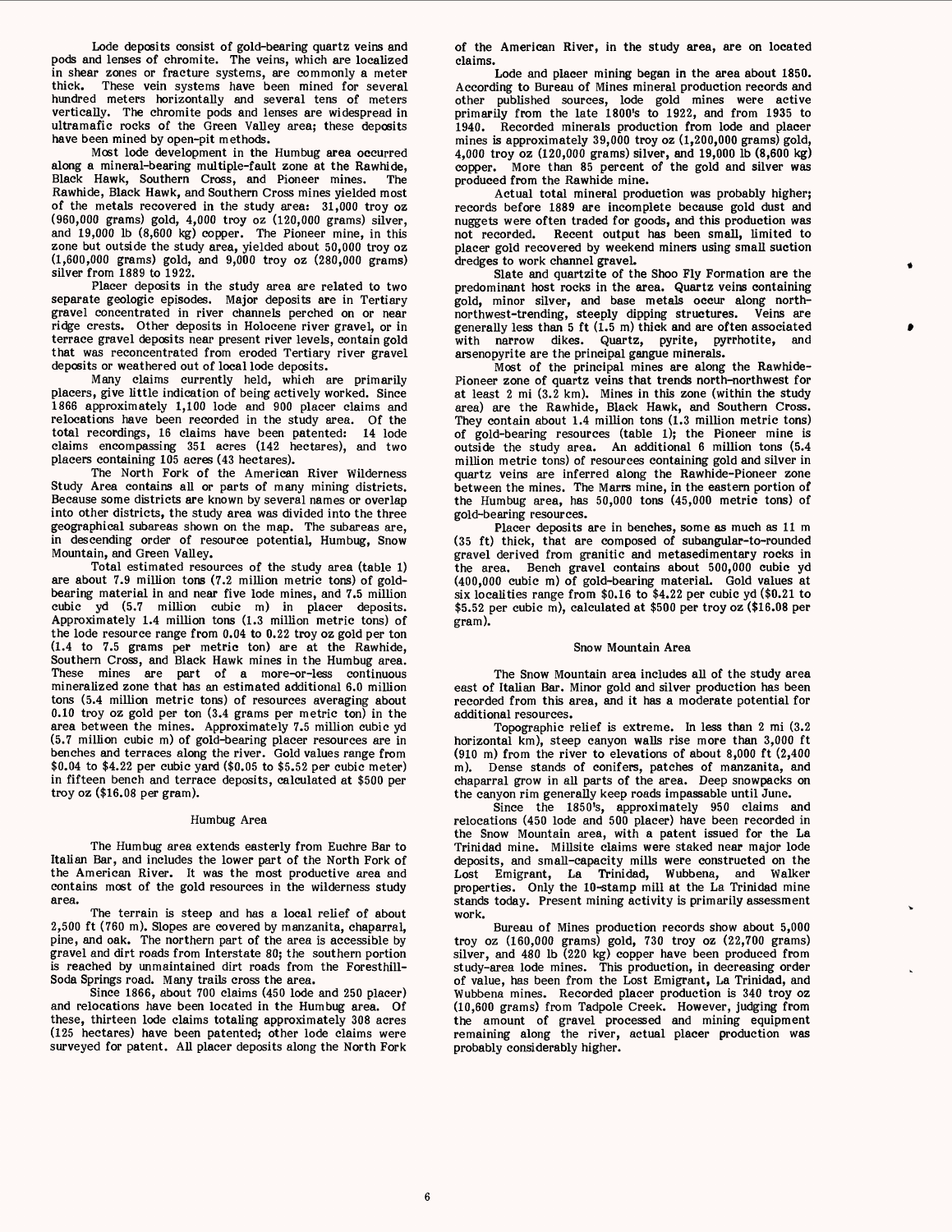Principal host rocks for lode deposits are unnamed Jurasic metavoicanic and metaintrusive rocks and Jurassic metasedimentary rocks of the Sailor Canyon Formation. These deposits consist of northwest-trending, lenticular quartz veins that range from 1 to 9 ft (0.03 to 2.7 m) in thickness and contain gold and silver. Pyrite and arsenopyrite are the dominant sulfide minerals, although minor stibnite and chalcopyrite are found in some veins.

The Lost Emigrant and La Trinidad mines in the Snow Mountain area have an estimated 270,000 tons (240,000 metric tons) and 150,000 tons (140,000 metric tons) of resources (table 1) with a grade of 0.27 troy oz gold per ton (9.3 grams per metric ton) and 0.17 troy oz gold per ton (5.8 grams per metric ton), respectively. Neither the Wubbena mine nor the Walker and Wildcat Canyon prospects have been sufficiently explored to determine sizes of associated resources; high assay results indicate that resources do exist.

Placer deposits in six benches and terraces contain about 4 million cubic yd (3 million cubic m) of gold-bearing graveL Weighted averages of samples from these deposits range in value from \$0.04 to \$4.08 per cubic yd (\$0.05 to \$5.34 per cubic m), calculated at \$500 per troy oz (\$16.08 per gram).

Ą

### Green Valley Area

At the west end of the study area is the Green Valley area, accessible on the north side from Alta, California (along Interstate 80), and in the south from the Foresthill-Soda Springs road. Steep trails lead from about 1700 ft (520 m) along the North Fork, to 4,000 ft (2,400 m) on the canyon rim. Vegetation is limited to patches of pine trees, fir, oak, and dense low brush.

About 200 lode and 150 placer claims and relocations in the Green Valley area have been registered since 1866. Two placer claims in Green Valley, containing a total of 105 acres (43 hectares) have been patented. Almost all recorded placer gold production from the area, 3,200 troy oz (100,000 grams) was from the Hayden Hill placer mine, near Snakehead Point. The Jumbo claim is the only patented lode claim in the area.

Chromite deposits in or near the area yielded about 1,000 tons (900 metric tons) of ore during the two World Wars. Mines with recorded chromite production are, in decreasing order of quantity, the Beat, North Fork Chrome, Jumbo, Lucky Strike, Dunbar Lease, and Scott.

A belt of serpentinite underlies most of the area; metasedimentary rocks crop out near Euchre Bar. Disseminated and massive chromite occurs in pods and lenses in the serpentinite. Select samples of stockpiled chromite from previously mined deposits contained from 30.7 to 43.8 percent  $Cr_2O_3$ . Most near-surface chromite deposits associated with serpentinite in the Green Valley area are probably mined out; others probably occur at depth on either side of the river.

Green Valley area placer resources, in three benches mainly around Snakehead Point, total approximately 3 million

cubic yd (2 million cubic m). Value of placer deposits in benches ranges from about \$0.40 to \$0.70 per cubic yd (\$0.52 to \$0.92 per cubic m), calculated at \$500 per troy oz (\$16.08 per gram).

# Miscellaneous Properties

Six prospects were examined that have little or no economic potential or are not sufficiently exposed to permit evaluation. Most of these are on northwest-trending, steeply dipping shear zones in slate or metavolcanic rocks.

Samples from the Wildcat Canyon and Copper Hill prospects contained as much as 0.56 troy oz per ton (19.2 grams per metric ton) of gold, 0.34 troy oz per ton (11.7 grams per metric ton) of silver, and 0.07 percent copper. Neither gold nor silver was detected in samples from the Euchre Bar and the "3149" prospect. Samples of finely disseminated chromite in serpentinite were collected from the Giant Gap prospect; one sample contained 0.22 percent  $Cr<sub>2</sub>O<sub>3</sub>$ .

# REFERENCES CITED

- Dalrymple, G.B., 1964, Cenozoic chronology of the Sierra University of California Publications, in Geological Sciences, v. 74, 41 p.
- Durrell, Cordell, and D'AHure, Jad, 1977, Upper Paleozoic section in eastern Plumas and Sierra counties,<br>northern Sierra Nevada, California: Geological northern Sierra Nevada, California: Society of America Bulletin, v. 88, p. 844-852.
- Harwood, D.S., 1980, Geologic map of the North Fork of the American River Wilderness Study Area and adjacent parts of the Sierra Nevada, California: Geological Survey Miscellaneous Field Studies Map MF-1177-A, scale 1:62,500.
- 1981, Geochemical maps of the North Fork of the American River Wilderness Study Area, California: U.S. Geological Survey Miscellaneous Field Studies Map MF-1177-B, scale 1:62,500.
- Lindgren, Waldemar, 1911, The Tertiary gravels of the Sierra U.S. Geological Survey Professional Paper 73, 226 p.
- McMath, V.E., 1966, Geology of the Taylorsville area, northern Sierra Nevada, in Bailey, E.H., ed., Geology of northern California: California Division of Mines and Geology Bulletin 190, p. 173-183.
- Rynearson, G.A., 1953, Geological investigations of chromite in California: California Division of Mines Bulletin 134, pt. HI, p. 174-321.
- Schweickert, R.A., and Cowan, D.S., 1975, Early Mesozoic tectonic evolution of the western Sierra Nevada, California: Geological Society of America Bulletin, v. 86, p. 1329-1336.
- U.S. Geological Survey, 1979, Aeromagnetic map of the North Fork of the American River Wilderness Study Area, California: U.S. Geological Survey Open-File Report 79-1197, scale 1:62,500.